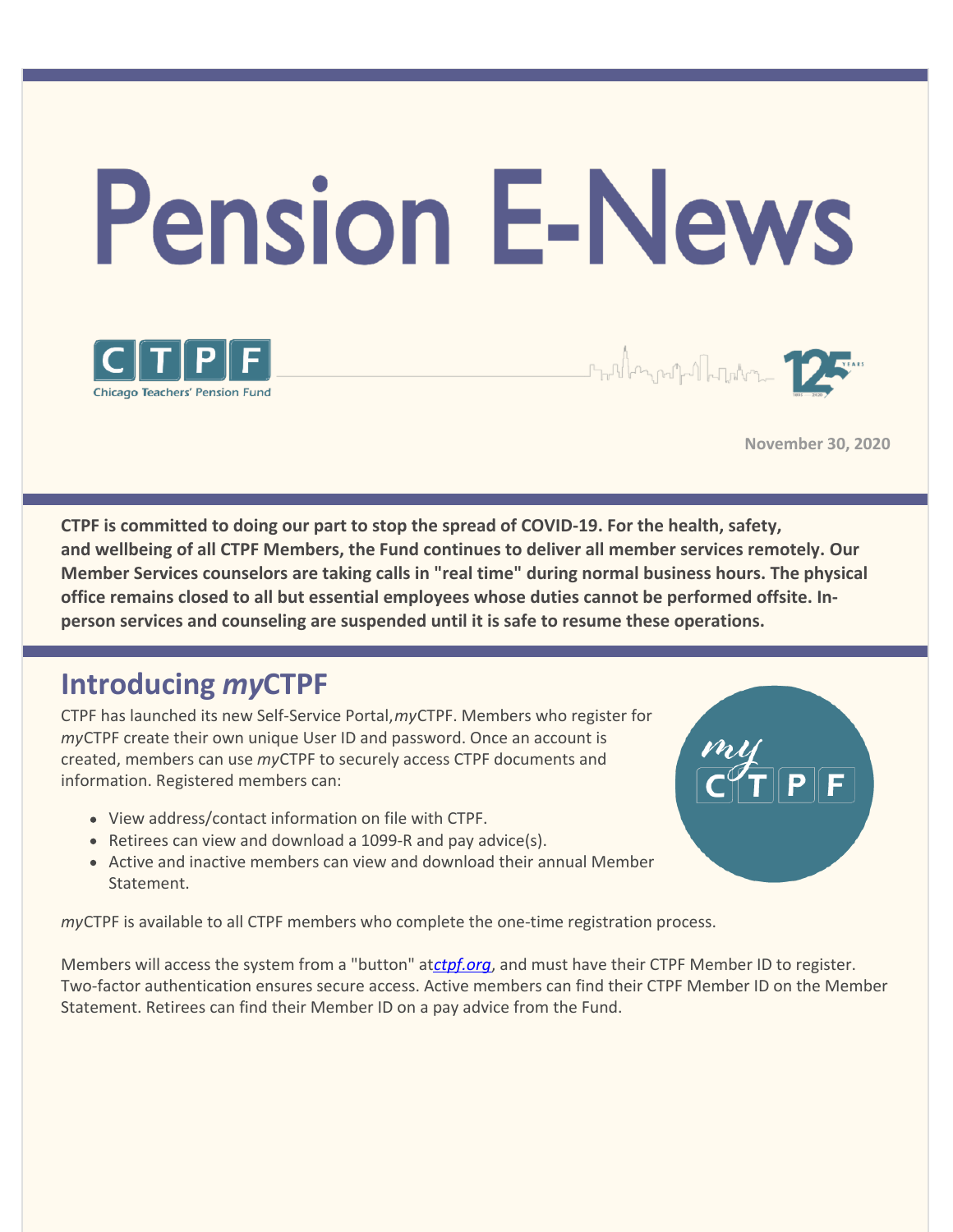

# **Annual Member Statements Mailed**

CTPF mailed Annual Statements for active members on November 11, 2020. Statements are mailed to active members annually each fall, and summarize a member's contributions and service credit as reported by employers (CPS and/or Charter Schools) through June 30, 2020.

[Find additional information and an explanation of the Member Statement here](https://www.ctpf.org/annual-member-statement).

If you haven't yet received your Member Statement, you can download a copy from the new Member Self Service Portal, *my*CTPF.

# **2021 Medicare Rates Announced**

The Centers for Medicare and Medicaid Services (CMS) have announced Medicare premium rates for 2021. Most members receive Part A at no charge. The chart illustrates the cost for members who must pay for Part A.

#### **^2021 Medicare Part B**

Almost everyone must pay for Medicare Part B. The standard premium for 2021 will be \$148.50 (which includes a \$3.00 service fee that CTPF does not subsidize). This is a \$3.90 increase from the 2020 amount. CTPF will provide a subsidy of \$87.30 per month for all qualified members. If you make Part B payments directly to Medicare, CTPF provides the subsidy by adding \$87.30 to your

#### **MEDICARE PREMIUMS\***

| <b>Medicare</b>                          | 2021<br>Cost      | <b>CTPF</b><br><b>Subsidy</b> |
|------------------------------------------|-------------------|-------------------------------|
| Medicare A with<br>40 quarters           | $\Omega$          |                               |
| Medicare A with<br>30-39 quarters        | \$259             | \$155.40                      |
| Medicare A with<br>Less than 30 quarters | \$471             | \$282.60                      |
| Standard Medicare Part B                 | $$148.50^{\circ}$ | \$87.30                       |

monthly pension benefit. Some members are subject to IRMAA fees. CTPF does not subsidize Part B fees, late enrollment penalties or Part B IRMAA amounts. All CTPF members receive the samePart B subsidy.

### **Save the Date: Town Hall Webinar**

CTPF will offer a Town Hall Webinar for members on Wednesday, December 16, 2020, at 4:30 p.m. Hosted by Interim Executive Director Mary Cavallaro, the webinar will include a quarterly financial update, 2020 election results, and an overview of pandemic operations. [Registration is now open.](https://ctpf.zoom.us/webinar/register/WN_rBz9ouPbTaaMRBxfU748Nw) 



# **CTPF COVID-19 Information & Resources**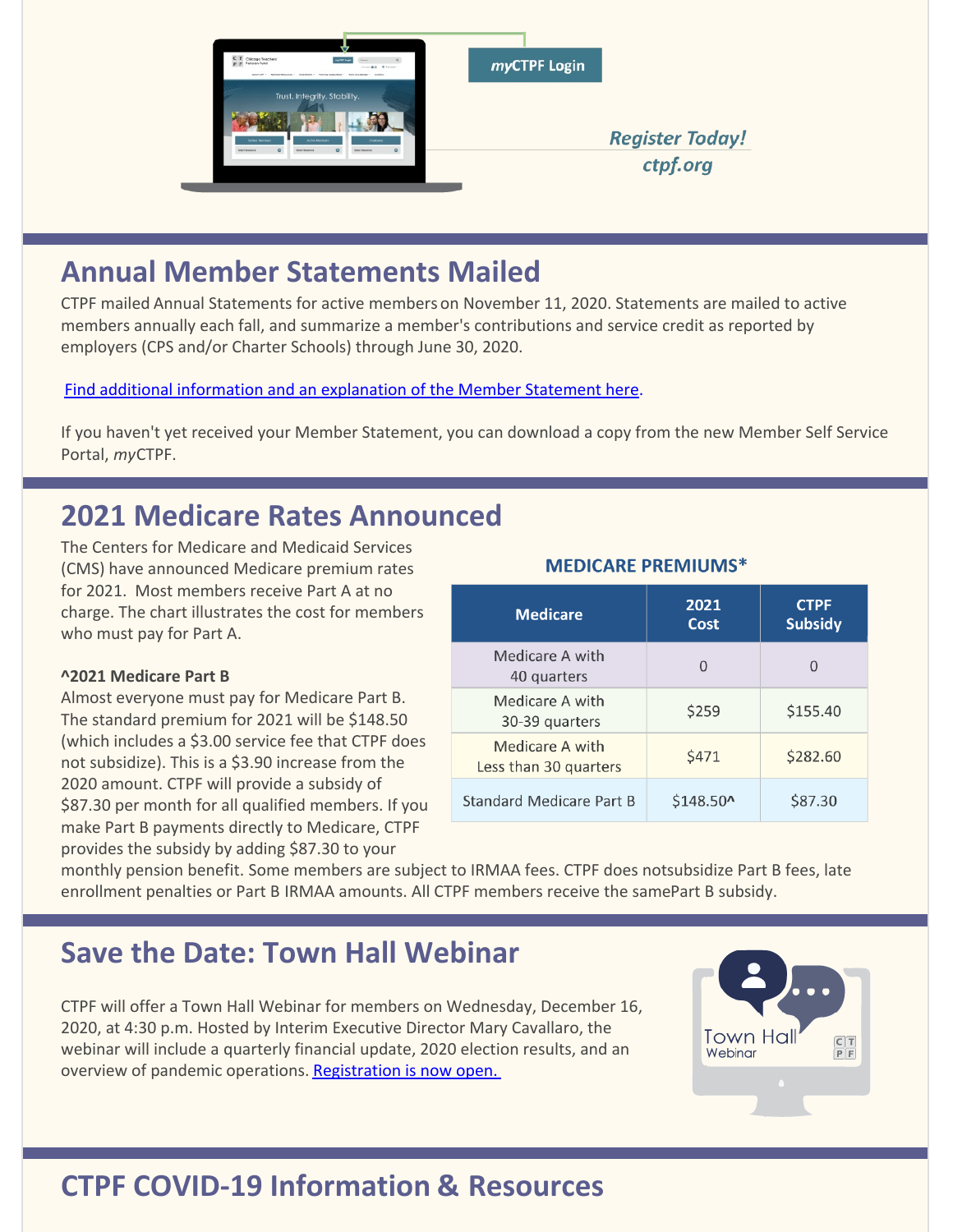CTPF has created our COVID-19 Response websitectpf.org/covid-19. This website link provides you with CTPF up-

to-date information on the Fund's operations during the pandemic.

| <b>Call or Email Member Services</b><br>While CTPF remains closed to all but essential employees, new software makes it<br>possible for Member Services counselors to resume answering calls in "real<br>time," and to provide all call center functions. Calls will be answered during<br>normal business hours, 8:00 a.m. until 5:00 p.m., Monday through Friday.<br>Members who need assistance should call 312.641.4464 or<br>email memberservices@ctpf.org. |
|------------------------------------------------------------------------------------------------------------------------------------------------------------------------------------------------------------------------------------------------------------------------------------------------------------------------------------------------------------------------------------------------------------------------------------------------------------------|
| <b>Submit Documents Electronically</b><br>During the pandemic, U.S. Mail processing may be delayed. The best way to send<br>benefit applications and documents to CTPF is by fax 312.641.7185 or email an<br>attachment (.pdf or .jpg) to imaging@ctpf.org.                                                                                                                                                                                                      |
| <b>Help with Scanning</b><br>Need to scan a document to email to CTPF but you don't have a scanner? A<br>printer or smartphone scanning app or smartphone camera can help you get the<br>job done. Click here for more information on scanning.                                                                                                                                                                                                                  |
| <b>Remote Notary Available</b><br>CTPF now offers remote notarization for CTPF documents. Members who would<br>like to use remote notary services should call 312.641.4464 or email<br>Memberservices@ctpf.org, and request a video conference for notarization.Find<br>more information here.                                                                                                                                                                   |
| <b>CTPF Annuitant Health Plan Information</b><br>CTPF annuitant health insurance plans offer coverage for COVID-19 diagnosis and<br>treatment, and some have added additional telehealth and mental health<br>benefits. Find more information here, call the number on the back of your health<br>insurance card, or visit your carrier's website for specific benefit information.                                                                              |

## **Pension Payment Schedule**

The schedule for mailing checks and direct deposit dates through January 2021 is listed below. **[Click here](https://www.ctpf.org/pension-payments)** for the full schedule.

| Month         | Last Day to<br><b>Submit an Address or Tax</b><br><b>Withholding Change</b> | <b>Check Mailing Date</b> | <b>Direct Deposit Date</b> |
|---------------|-----------------------------------------------------------------------------|---------------------------|----------------------------|
| January 2021  | December 16, 2020                                                           | December 30, 2020         | January 4, 2021            |
| February 2021 | January 14, 2021                                                            | January 28, 2021          | February 1, 2021           |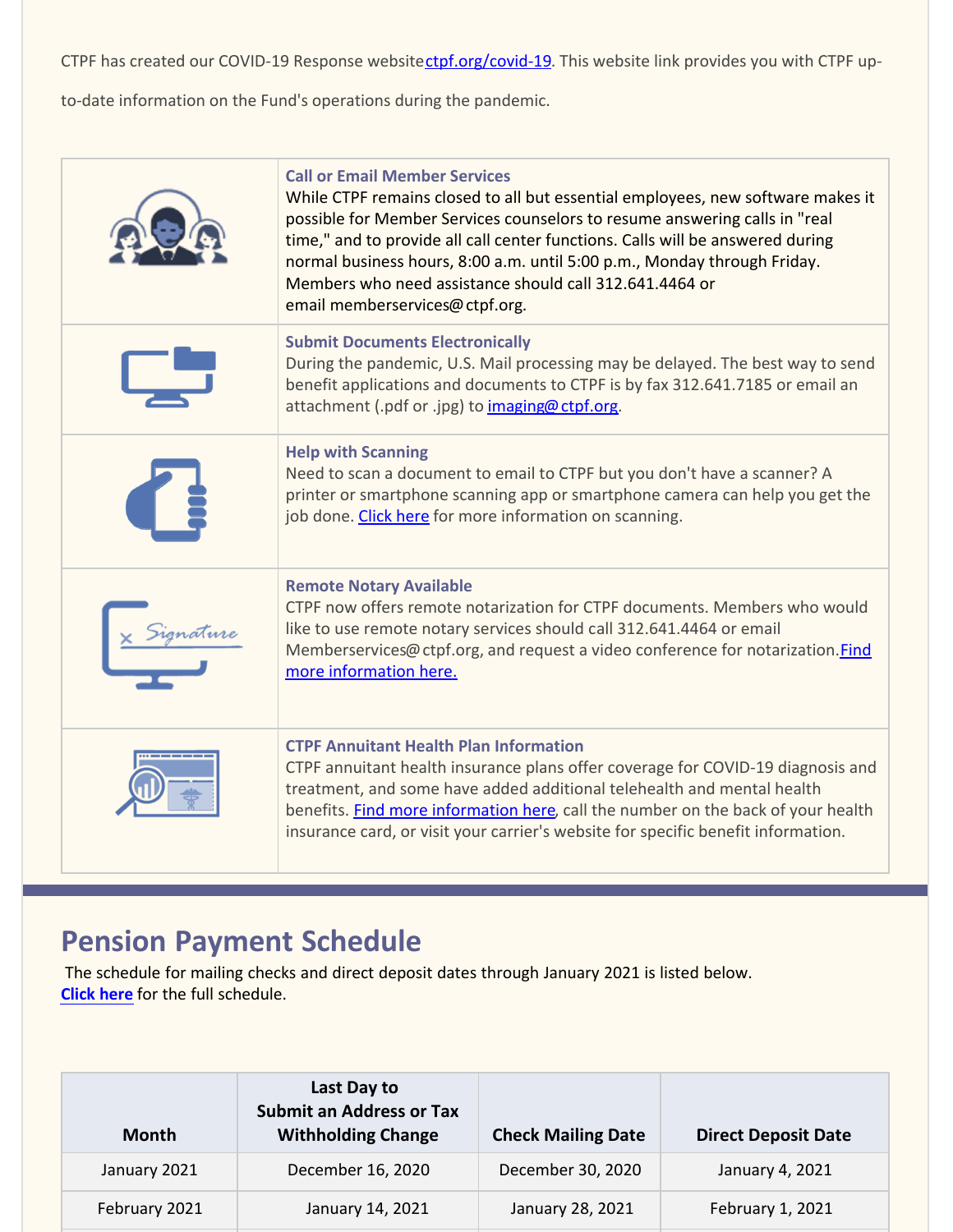| March 2021        | February 11. 2021 | February 25, 2021 | March 1, 2021 |
|-------------------|-------------------|-------------------|---------------|
| <b>April 2021</b> | March 17, 2021    | March 30, 2021    | April 1, 2021 |

### **Employer Contribution Reporting**

Each pay period, Employers remit employee pension contributions to CTPF. Illinois law requires that these contributions be made within a certain time period. If the Employer does not send the funds within the required time, penalties may be assessed. Find the most recent list of delinquent employers [here](http://ctpf.org/employer-contribution-reporting).

# **Whistleblower Reporting Notice**

The Chicago Teachers' Pension Fund (CTPF) has a whistleblower reporting hotline where complaints may be submitted through an interview, anonymously, or self-identified. The hotline is available for CTPF members, employees, and other parties who engage with CTPF. Complaints may also be submitted online, emailed, or faxed. Find more information at [ctpf.org/whistleblower-reporting](http://ctpf.org/whistleblower-reporting).

All current meeting dates, office information, and upcoming event information can be found on the CTPF Calendar at [ctpf.org/calendar](http://www.ctpf.org/calendar).

#### **STAY CONNECTED & SPREAD THE WORD**

While we must be physically apart, we will continue to email regularly to keep you updated on the ever-evolving situation. CTPF will continue to share information at [ctpf.org](http://ctpf.org) on social media, in E-Lerts, and in E-News. We also encourage you to connect with CTPF on social media; many of CTPF's more than 88,000 members are active on either Facebook, Twitter, and LinkedIn.

Please consider forwarding this email to a friend who may be a fellow member or pensioner. Register for email updates [here.](https://www.ctpf.org/)



#### **CTPF BOARD OF TRUSTEES**

Jeffery Blackwell, *President* Mary Sharon Reilly, *Vice President* Jacquelyn Price Ward, *Financial Secretary* Lois Nelson, *Recording Secretary* James Cavallero **Maria J. Rodriguez** Maria J. Rodriguez